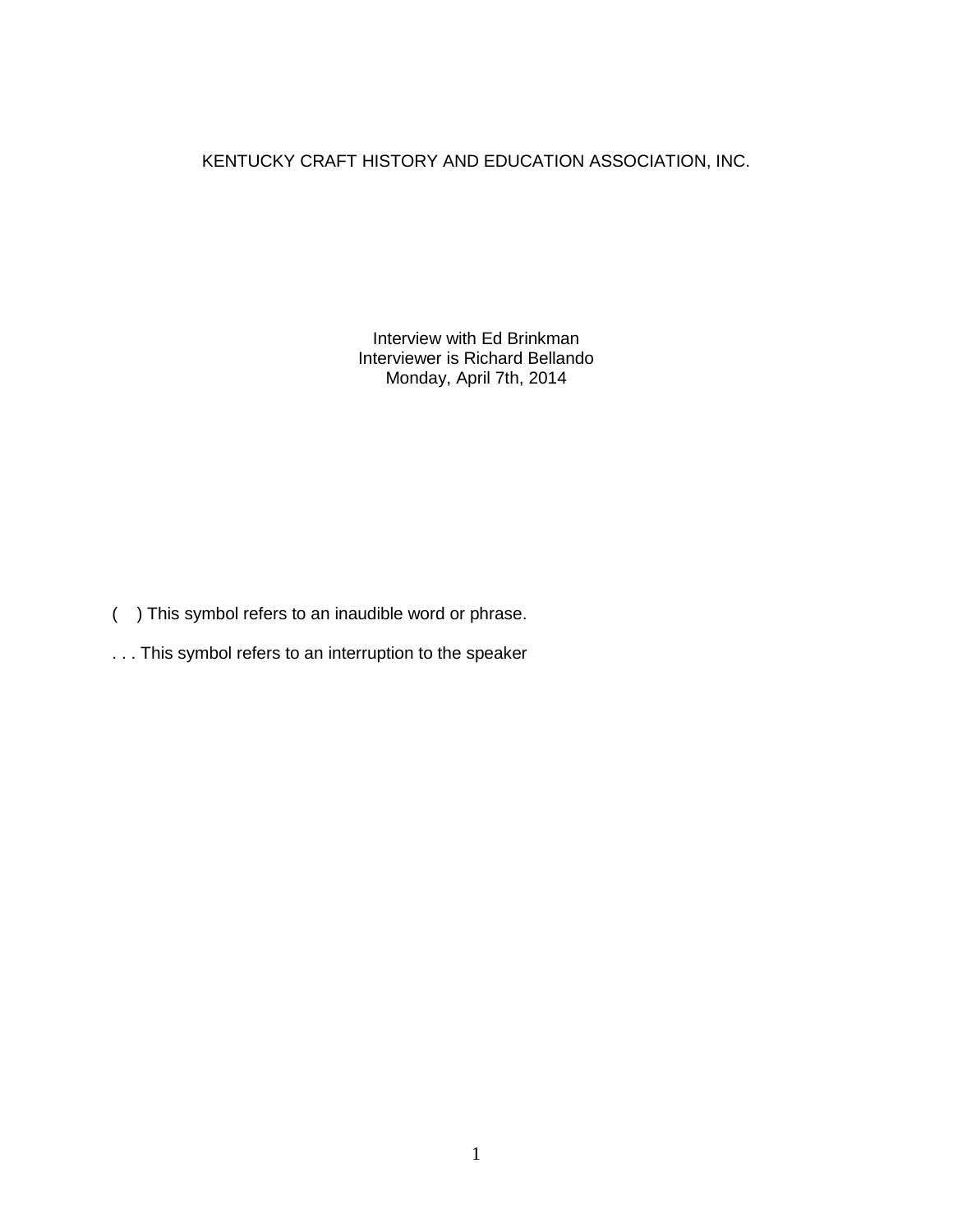Bellando: This is an interview with Ed Brinkman, past director of the Kentucky Guild Train. He's from Burnsville, North Carolina. The interviewer is Richard Bellando of Berea, Kentucky. The videographer is Ira Morel of Waynesville, North Carolina. It is taking place on Monday April 7th, 2014 at the Robert Gray Library of the Folk Arts Center of the Southern Highlands Handcraft Guild in Asheville, North Carolina. The interview is being produced by the Kentucky Craft History and Education Association with all rights reserved. Well, Ed, I know that you've been living in North Carolina for a number of years, but where are you originally from?

Brinkman: Originally from Frankenmuth, Michigan. A little German community, up there, primarily German Lutheran.

Bellando: When did you first become interested in crafts or craft?

Brinkman: Well, I really got interested in doing the artwork from grade school on and then when I got into high school, my art instructor, she really convinced me to go on to college. That I had skill worthwhile, exploring.

Bellando: Where did you go to school? College? And was it an art school?

Brinkman: It was Flint Institute of Art. . .

Bellando: Oh!

Brinkman: In Flint, Michigan. I kind of....Because of my dyslexia, I went in the back way. (Laughter, Brinkman and Bellando) I ended up going in through the sculpture as a....what do they call it? ( ) What do they call it? Oh. That's the problem with my dyslexia. Anyway it doesn't always want to come to me, but.... Auditor! That's it. As an auditor. Taking the class, rather than for a regular degree, through audit. And then, years later, they caught up with me and thought I really ought to take an entrance exam (Laughter, Brinkman) and found out, Oh you better stick with art.

Bellando: Did you....Was it because of sculpture you became interested in ceramics?

Brinkman: Well, the sculpture is really primarily doing miniature sculpture, jewelry and so I was....Met Bill Brown, my instructor Richard Devore was at Cranbrook when Bill Brown, who had graduated from Cranbrook talked to the students up there and Bill Brown heard them talking about, Oh, hey, maybe going to use our facilities at Penland as resident craftsmen would be an idea for students and he's all, for sure, the students at Cranbrook would jump on it and so then he mentioned to myself in case I was interested. And so, he set up an interview with Bill Brown to see if he wanted me to come there as his student. As a resident craftsmen to make the transition from resident into a student, studio craftsman at that time. And he had the facility, but he didn't use it through the winter months, so then he figured, Oh well, that might work out, using this school through the winter months for this expanded. And so my instructor, Richard Devore, who happened to be in ceramics and knew that I was interested in the art as a studio craftsman, you know, going out on my own, decided, well, you know, set up the interview will Bill Brown and he really liked my jewelry better than my ceramics or my sculpture, because, well, it was like miniature sculpture and I really enjoyed doing the jewelry. But when I got to Penland, he didn't have casting equipment or casting facilities and he said we really don't have the money for that. So then I had been the....In ceramics, I was the kiln master and rebuilt their kiln and did all sorts of stuff there at the school and I thought, well, might as well do some clay, because it's dirt cheap! (Laughter, Brinkman and Bellando). So anyways, ended up work in ceramics and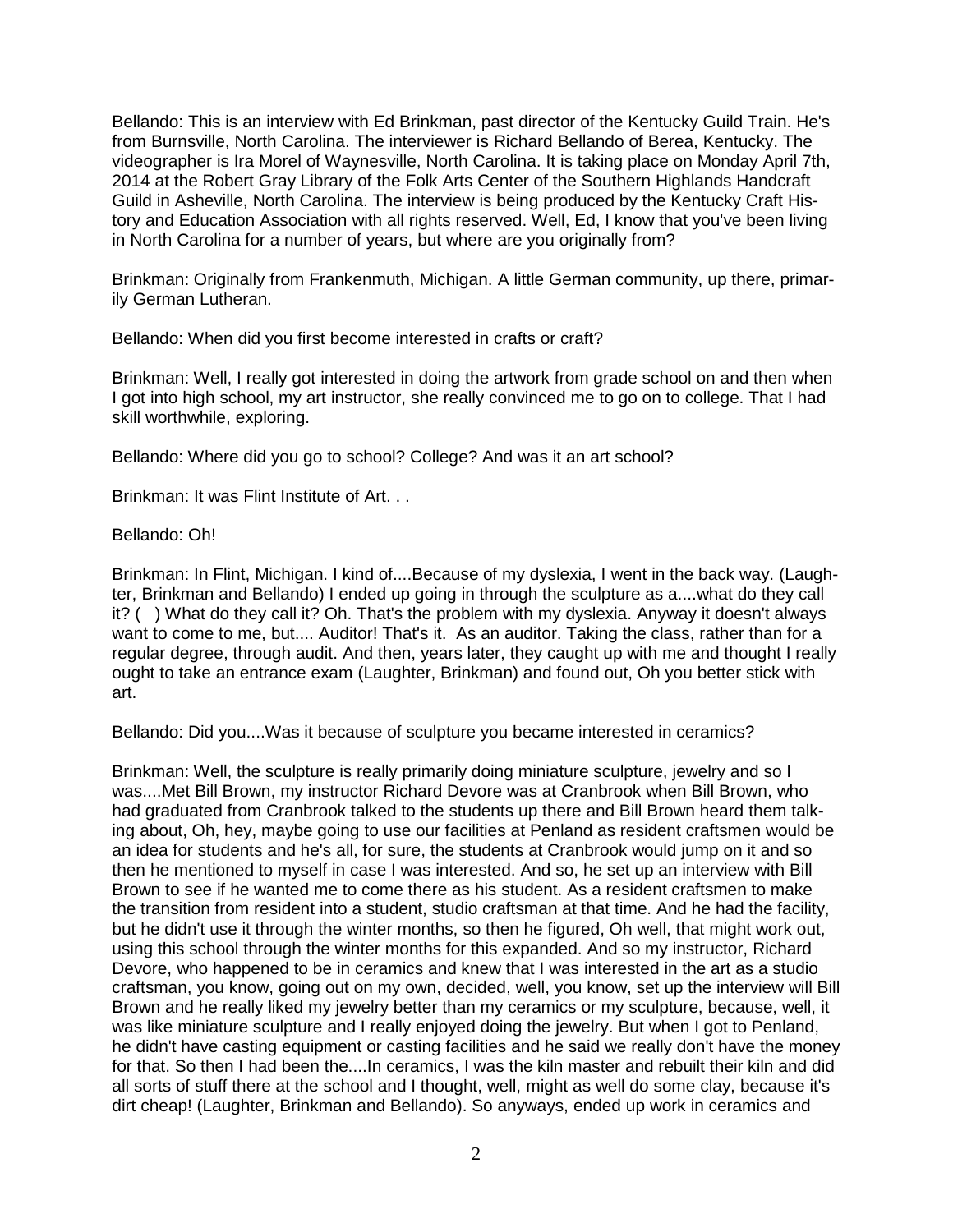then Bill Brown realized I knew all about the kilns and he made me a monitor through the summer months. We did have facilities to work on our own work through the summer so, I ended up being a monitor and found out later, even though I was paying for my materials and stuff. Monitor had a different meaning, because at Haystack School of Design, or summer school up there in Deer Island, Maine, where he came from all the instructors he had come that summer realized, Hey, monitor means he'll do anything and everything for us (Laughter, Brinkman) and then they'd go for a....taking their....what do you call it, wine, afternoon parties and visiting and everything and so I was teaching the students when they were gone and we would rebuild....we actually built their first gas kiln. Another one of the instructors there and myself.

Bellando: Well, what did you....Well, I know you were trained on the wheel. . .

Brinkman: On the wheel, yes. . .

Bellando: And does that represent the majority of your work? Wheel work? Wheel throwing?

Brinkman: Not anymore. I was doing....With the Kentucky Guild Train, when I was traveling with it, we had a potter's wheel on the demonstration part of the train, the studio part of the train there, where we would demonstrate and I was doing primarily potter's wheel, because that was the easier one for me to really get the form done in a relatively short time for the school students, school kids especially coming onto the train. They could see a finished product....more or less a formed product in a relatively short time. I was able to throw on the potter's wheel very quick and enjoyed that part of it especially and they enjoyed how magically it would form into a quick little form and I could speak clearly and relatively quickly, while I was demonstrating and working the piece. I had no problem at all, and it worked out. And I....On the train we primarily scheduled a lot of the school kids on the first Thursday and Friday of that week or Friday, especially, so that when they went home they would talk so much about the train to their parents and they would bring them into the train and it worked out really good that way.

Bellando: Well, was it at Penland that you met Judy?

Brinkman: Yes. She was from New York State. She got her masters in textiles and had come to Penland that one summer at Penland School. Well, in the fall of the year, late summer I guess it was. And there were a couple parties going on at Penland and I kept making eye contact (Laughter, Brinkman and Bellando). She thought maybe she ought to come back, but she really got talked into coming down with a friend of Skip Johnson and Joyce Johnson, were the second couple that came to Penland. I mean I was the first single fellow. Bill Brown, when he talked me into coming to Penland, he said I'm going back down to Penland that evening or that Sunday, if you want to ride down with us. And so then so I quit my college, quit my factory job I had, to try and make some money and climbed in the car with him and off to Penland.

Bellando: He was a big mover at Penland, wasn't he?

Brinkman: He took over after Mrs. Lucy Morgan. . .

Bellando: Yea.

Brinkman: Had it. In fact, when I came there that early spring before school started I got to meet Mrs. Lucy Morgan and spend a lot of time talking with her and you could see how she was able to get that school going. She was a wonderful little, pixie like personality and she could talk anybody into anything. (Laughter, Brinkman)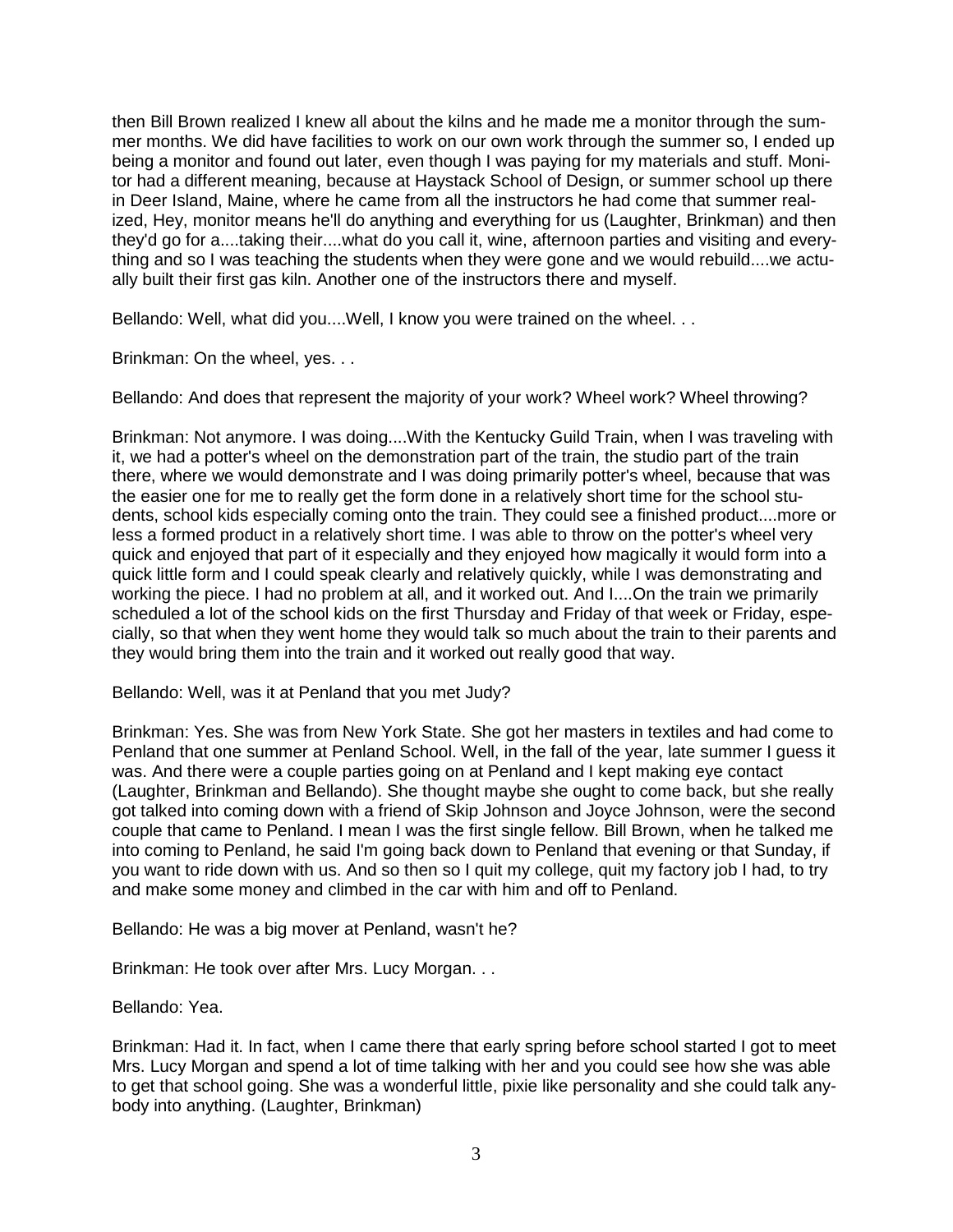Bellando: Well, now Judy also demonstrated on the train, did she not?

Brinkman: Yea, sometimes she would demonstrate on the train, but primarily we did workshops, where she was able to do some of the weaving stuff. Not as much on the train. She was primarily doing more of the bookkeeping and paperwork, as far as, you know, with the train. And when I was demonstrating, she could always be in the gallery part, which was the boxcar. There was a boxcar which was setup as the gallery. And then there was a passenger car, which, there's a little living quarters on the train where we would stay overnight and then the rest of the part was the demonstrating part of the train. And that way we had two different people in the two different cars and we could keep an eye on our gallery work and then she could talk about the pieces and talk about the where they came from and various artists and craftsmen and stuff and I would be working in the other car.

Bellando: Well, were you a member of the Southern Highland Guild before you became director of the train?

Brinkman: Yes.

Bellando: You were. And did you ever become a member of the Kentucky Guild?

Brinkman: No. Actually, I guess we never really joined the Guild as a regular member of the Guild because the Guild wasn't really active except for the train at that time. And so then we were just primarily with the train, in fact, Virginia Minish at one of the meeting, I think it was the last meeting that Rude Osolnik attended. He was the executive secretary, took care of the finances for the train. And when....the last meeting that he attended he said, "Virginia! You haven't paid your"....she was making a number of comments and recommendations and he says, "Virginia! You didn't pay your dues this year yet!" (Laughter, Brinkman) And she had given us all this money to the train.

Bellando: Can you make the connection from Virginia Minish and the Louisville, Nashville railroad? How the Guild got the train?

Brinkman: Oh yes.

Bellando: Tell us about that.

Brinkman: She had a wonderful way of telling this story, quite often. She'd invite us to stay over at her place, when we'd come through Louisville and we'd enjoy it, because it was quite a nice place (Laughter, Brinkman). But she had hurt her back, when she was sixteen years old, her sixteen year birthday, and a big, high cupboard, they were putting up decorations and the cupboard fell on her and so she had a damaged back. And so then at this place they had, they had an indoor swimming pool and she had it put in because she needed to swim in order to strengthen her back for that purpose. But she would throw on....oh, what you call....Derby parties over in Louisville. Was it Louisville over there? They called it Louisville? (Laughter, Brinkman). Generally it's Louisville in most places, but over there is Louisville, (Laughter, Brinkman) Kentucky. And she would throw the derby parties and she, of course, ran with some pretty good circles. In fact, that's where she had the idea, she was talking about an idea of a traveling train or a traveling art show and then a fellow that was at the party was from L & N, Louisville and Nashville, well-heeled fellow, anyway apparently managed most of the train or something or owned it, he said "Oh! We've got a couple cars you could use." And she said, "Hey! That's a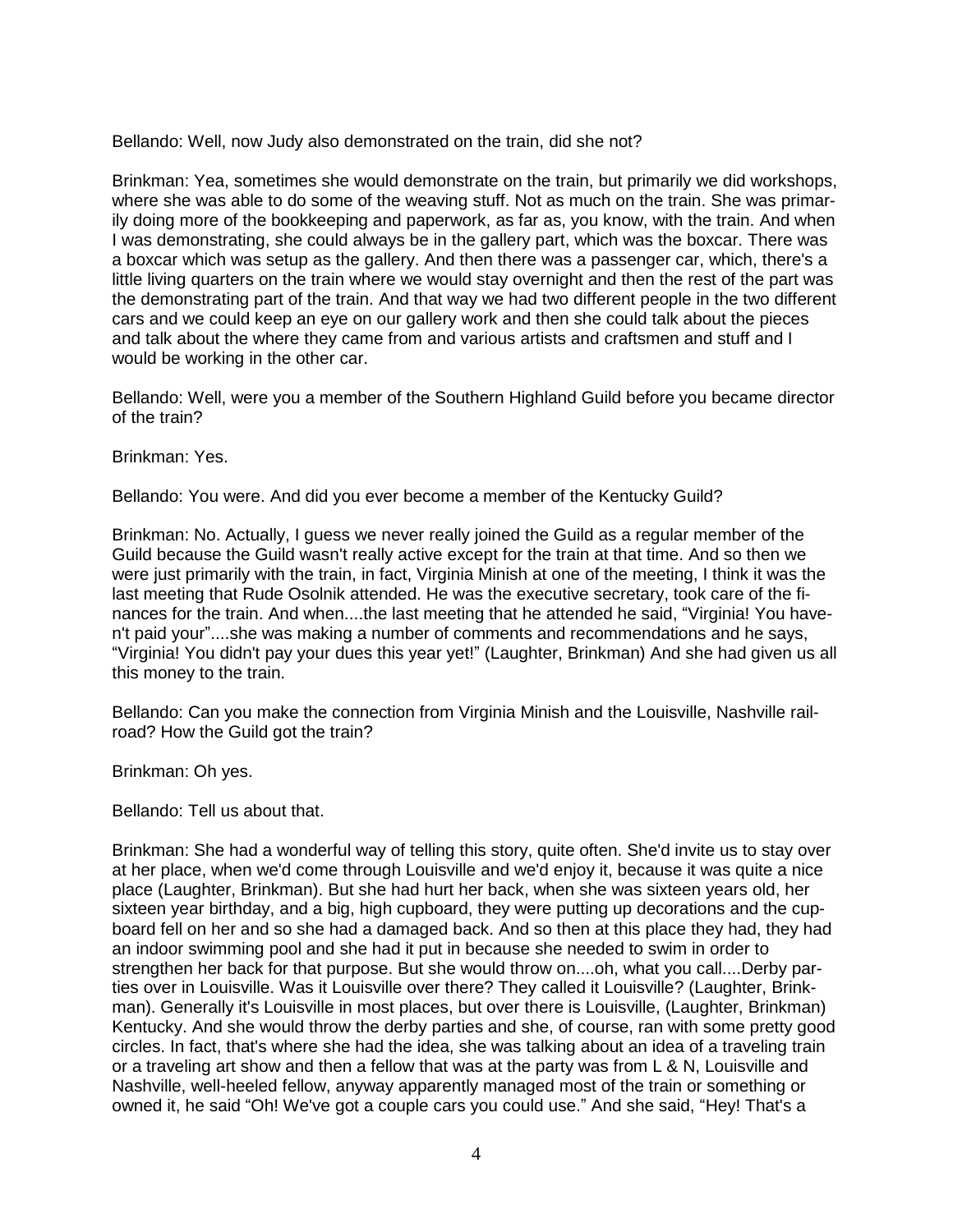good idea," she thought. So then, she knew she needed to funnel her money somehow, you know, into the Guild and stuff so she made contact with the lady....I'm pitiful with names, but Mrs. Eastmead, I believe was her name, but it could have been another one because it was a strange, small world. My instructor in college was talking about meeting a....if I wanted to be a studio craftsmen I need a....someone to take care of me. And he was mentioning that this lady that started the ACC helped three other potters become famous and not necessarily a kept person, but probably close to it (Laughter, Brinkman). Anyway, and she had started that ACC, the American Craft Council and Mrs. Virginia Minish sort of knew her because she was a Biltmore, distant relative of Biltmore. And that kind of market of people. . .

Bellando: Does the name Mrs. Vanderbilt Webb sound like something?

Brinkman: Yea, that sounds very much like it.

Bellando: Because she came to the first craft fair we had and Rude seemed to know her. Well, so tell us how you got hired to be the director, and you were second director of the train, as I understand it.

Brinkman: Yes. They had interviewed a fellow that is Skip Johnson and....at Penland School, that summer. Fellow was down there teaching jewelry and Skip Johnson knew the fellow and he had talked about having been interviewed at Berea about the train job. And....But, he wasn't going to take the job, because he was married or? Anyway, I guess he just was not quite interested in it. And then Skip and Joyce Johnson mentioned to Judy, because they were friends with Judy and the lady she came down with when she was visiting that previous summer and then we went up to the jewelry shop and talked with him about it and he said "Yea, that might be a job you guys might be interested in." And so we contacted....( ) We knew it was Rude that they talked to, so we talked up there and then they had us come up there, you know, fly up to....we either flew or drove up, I'm not sure exactly, but anyway, we ended up going up there for an interview and that's how they contacted us. But, we didn't tell them about Bill Brown as far as the director of the school because we were a little nervous because Bill's wife was fairly influential in the school and she didn't want to lose their cook at the school and she made a comment to, we were friends with the cook and people who worked there at the school, we're pretty good friends with and they said that she didn't want to give them a recommendation for going on and leaving the school and we thought, Well, we may not get a recommendation, so, we didn't say anything, but then Rude called Bill, "Why didn't you tell us about it!" (Laughter, Brinkman and Bellando). When we got back to Penland, Bill asked us, why didn't you use me as a reference? (Laughter, Brinkman)

Bellando: Well, so you were the director of the train for how many years?

Brinkman: Almost three years. Like I would tell a lot of people, Judy came down with twins, (Laughter Brinkman, Bellando) and so then she had to quit, well needed to quit. I guess it was probably several months before we, you know, before we put in our ( ) resume. . .

Bellando: Resignation?

Brinkman: Resignation.

Bellando: Yea, I remember. I was director of the Guild for about three months and then you guys left and then Jerry Workman was hired.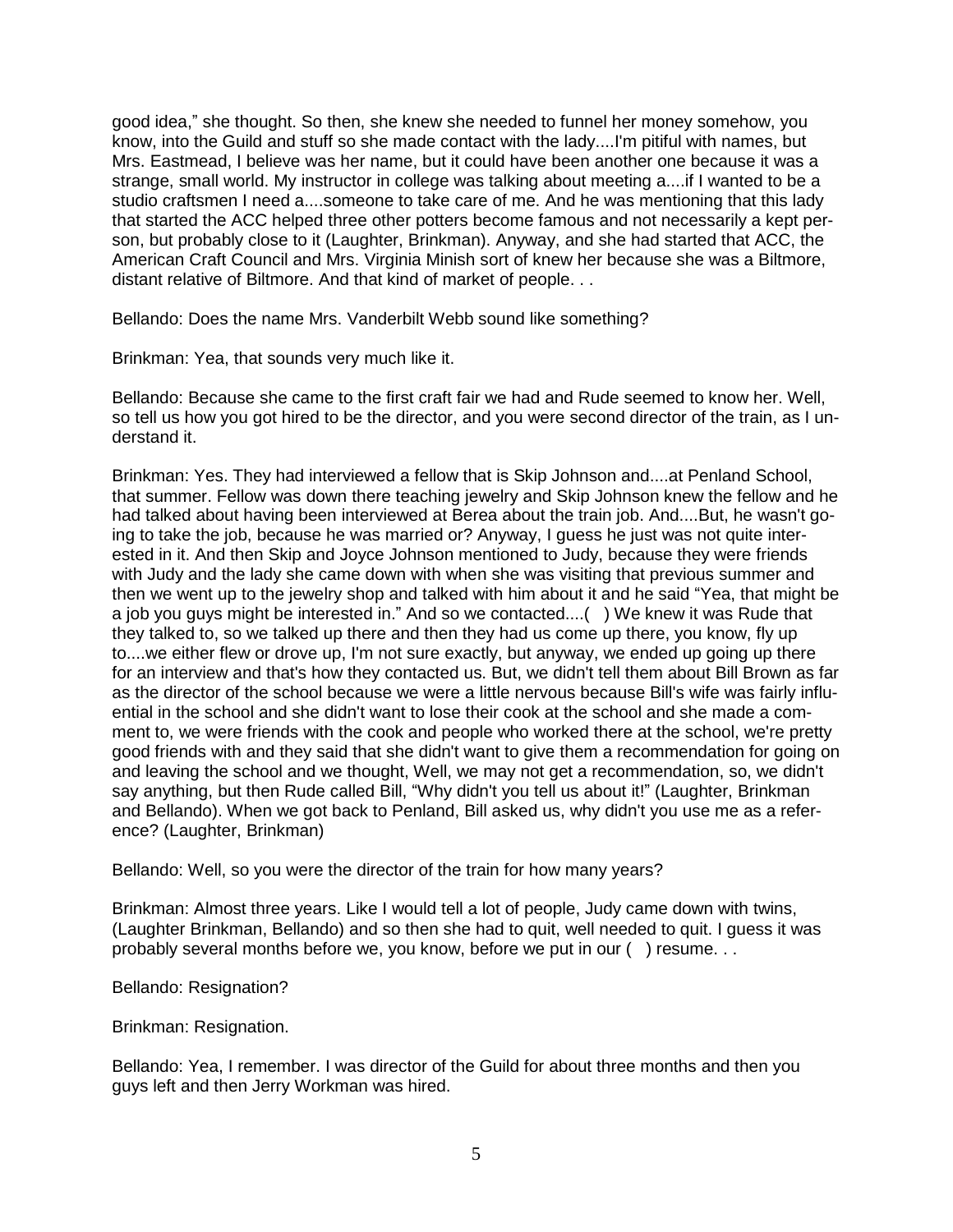Brinkman: Yes, he was hired. Yes. And he appreciated us putting in our....in the files we left a copy of our resignation. We had a lot of difficulties with Rude (Laughter, Brinkman) and he said he sure appreciated us putting it in, that it wasn't him, it was just a click with....a little difficulty with Rude.

Bellando: Well, I guess Rude felt a lot of ownership to the train, because the cars were actually refurbished in the back. . .

Brinkman: In the back of the college there.

Bellando: Yes. The siding came all the way down where they used to bring coal in...

Brinkman: Yea.

Bellando: He spent a lot of time and I believe it was the baggage and mail car, and that was. . .

Brinkman: Oh yea, that's what it was. The baggage, mail car.... I think that was the gallery car.

Bellando: Demonstration, yea.

Brinkman: Gallery car and then the other car was the longer one with windows in the car. So it had some natural lighting come through.

Bellando: Now, do you remember what kind of equipment was available on . . .

Brinkman: On the train? Well, when they had the....When Virginia Minish wanted to finance, what is it, through the ACC, the lady she knew as far as contact, you mentioned earlier. Anyway, she had said that the best way would be through the Department of Commerce. Because then you could get the Department of Commerce to donate, or various industries to donate various things for the train. I guess she had worked that way before and so that was a good idea. And so, then IBM had given us a Selectric typewriter for the train, it was....lathe, table saw. All types of equipment and stuff. But before we got there, they had baggage car setup still as a display so that the interviewers that they were trying to get could see how the train could be used and how it would look. But then, somebody at college, some of the kids, released the brake and it rolled down the siding until it hit a parked vehicle, down, way down...I guess something on the tracks or something, a car with loaded with coal and it put it out of business and they had to do quite a bit of work and so Rude said he had to take a bunch of the stuff off the train and put it in storage, well (Laughter, Brinkman) storage was an interesting place. (Laughter, Bellando) But, some of it came back and we had a bit of a rub with Rude because when he had an interview he showed us the Selectric typewriter that was for the train, but later on it was in his office and a secretary was using it and we had a bit of a rub because Judy wanted to type and she was really good at type and she wanted that typewriter, he had given us a Royal, but she wanted that one and from then on, the rub was the wrong way. (Laughter, Brinkman)

Bellando: Well, how did the train....When you set up the exhibits, how did you keep things from not getting broken or you know?

Brinkman: (Laugher) That was creative way too, for myself, because, we were supposed to pack it. You know, take the stuff, remove it, box it, pack it, each time and store it. And the stuff on shelves, I had broken up the long, tunnel like look of the baggage car, by putting a slight, intermediate wall up, so that you'd have to go around that wall and it'd create a bit of a two room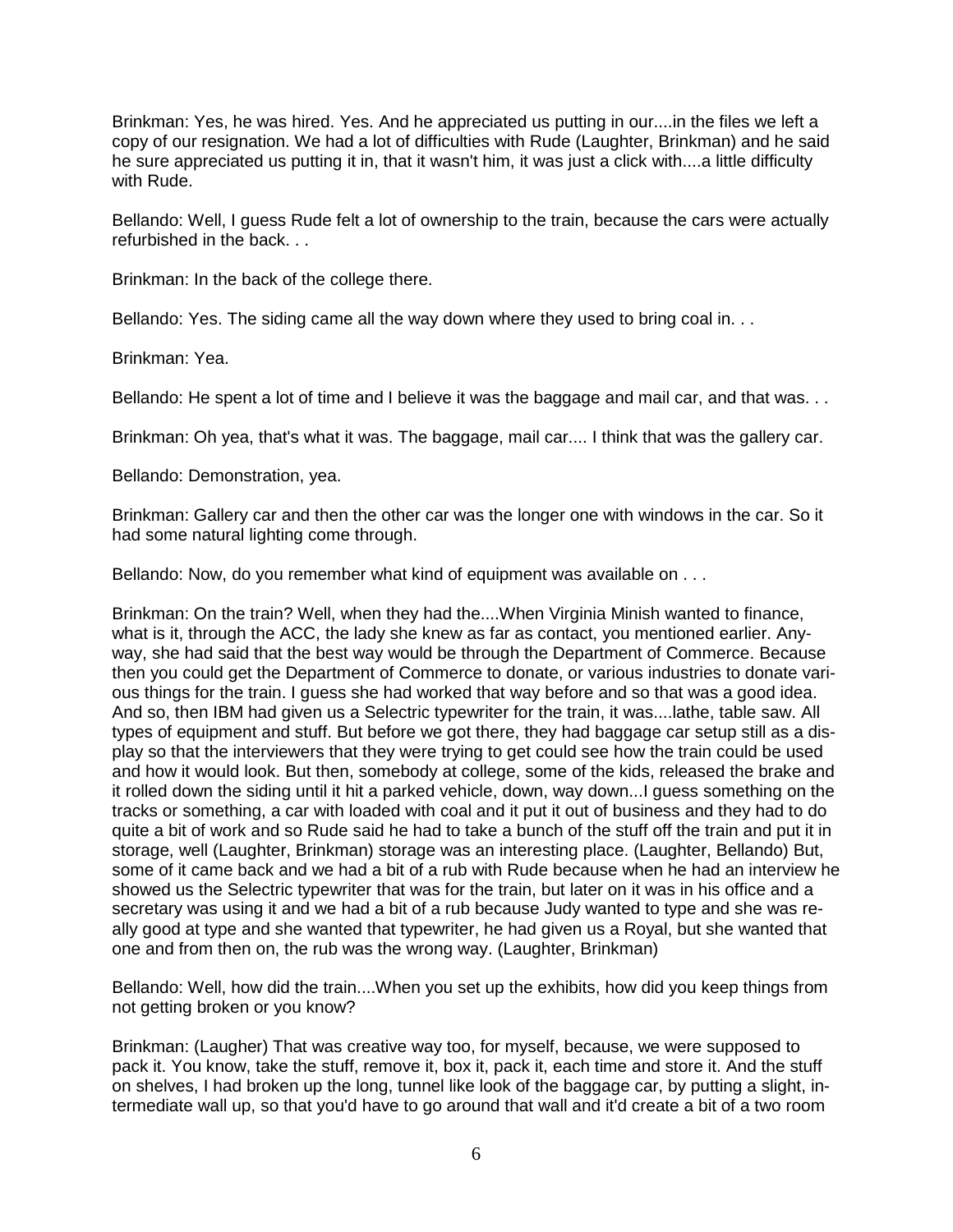look. And it wouldn't look so much like a train, and the things that we put on the wall with the shelves and stuff, those we had to remove and pack. But then we had, like a maze of floor display areas, the wall pieces, the panels and stuff, those we could tighten, fasten to the walls without any trouble. Pottery. Most pottery and things that I didn't have to worry about, glue affecting it. I used Elmer's glue. Because Elmer's glue you can dissolve in water. And I nailed the piece of plywood to the floor and then glued the piece to the piece of plywood (Laughter, Bellando) and so then, in the subtle shock, the nails could give a little bit. So they were stable, not problem at all. And it cut down the time of setting up and removing pieces considerably. Because we needed to take a lot of time. We were chief cook and bottle washer of the whole thing and so we had to mop up almost every evening, because coming off the tracks and back onto the train and it needed to be cleaned and washed and a lot of maintenance involved in the train. We didn't realize when we took the job, all that was involved (Laughter, Brinkman). But it was a fun....It really....You know, being young, we enjoyed it. It was impressive. . .

Bellando: Well, tell us. How do you go about making arrangements for the train to be in certain communities?

Brinkman: Well, that was the advice also from the train committee. They would, quite often, give us various advice. Various communities that would....But we would have a map of the train tracks throughout the state and I think the initial time....we thought we could make, oh, what do you call, arrangements with the railroad, by phone. That didn't work out. We found out really quickly that Judy needed to make written contacts to the, oh what do you call it....train....I had it written down, but I can't think right now. Anyway, the fellow that would move the cars, we had to contact the various communities and find out who the guy was in charge of moving it into the siding and so they knew the date when the train would arrive and all the arrangements to get it moved into a siding, and find out that there is a siding available for us to use. Sometimes we wanted certain dates so that it would going down the track like into Corbin or on the way through Corbin we could go down several communities in that direction or we're going into the mountains, then we would line up several in a row to go through in that direction and then over in Louisville, the other direction, into the....towards.....oh, the Western part of Kentucky and then we would try to line up a number of them in that direction. And we would quite often leave some empty spaces so then, the following year or whenever, we would go back in that other direction and we could fill in in between some of those spaces.

Bellando: I know it must have been a lot more involved than this than just, like, say, letting the L and N know where you're going to be. You had to make contact with local schools. . .

Brinkman: Yes. . .

Bellando: Publicity. What about utilities?

Brinkman: Well, that was the other thing. We'd have to contact the....in writing also, we'd have to contact the local utilities, and that was the advantage also, buy running the train finances through the Department of Commerce. They could get the power companies to donate their labor, their.....when they had to hang a transformer. They would donate all that and they'd donate the connection, so that's it's all hooked up for when we need to be there. Sometimes we'd get there and it wasn't quite done and then we'd have to make sure it was done by the next day, so we usually tried to get there that evening or that, late afternoon the previous day before we setup, because we have to put all the stuff out for the setup and stuff.

Bellando: And I'm sure, you contacted the schools or the local organizations?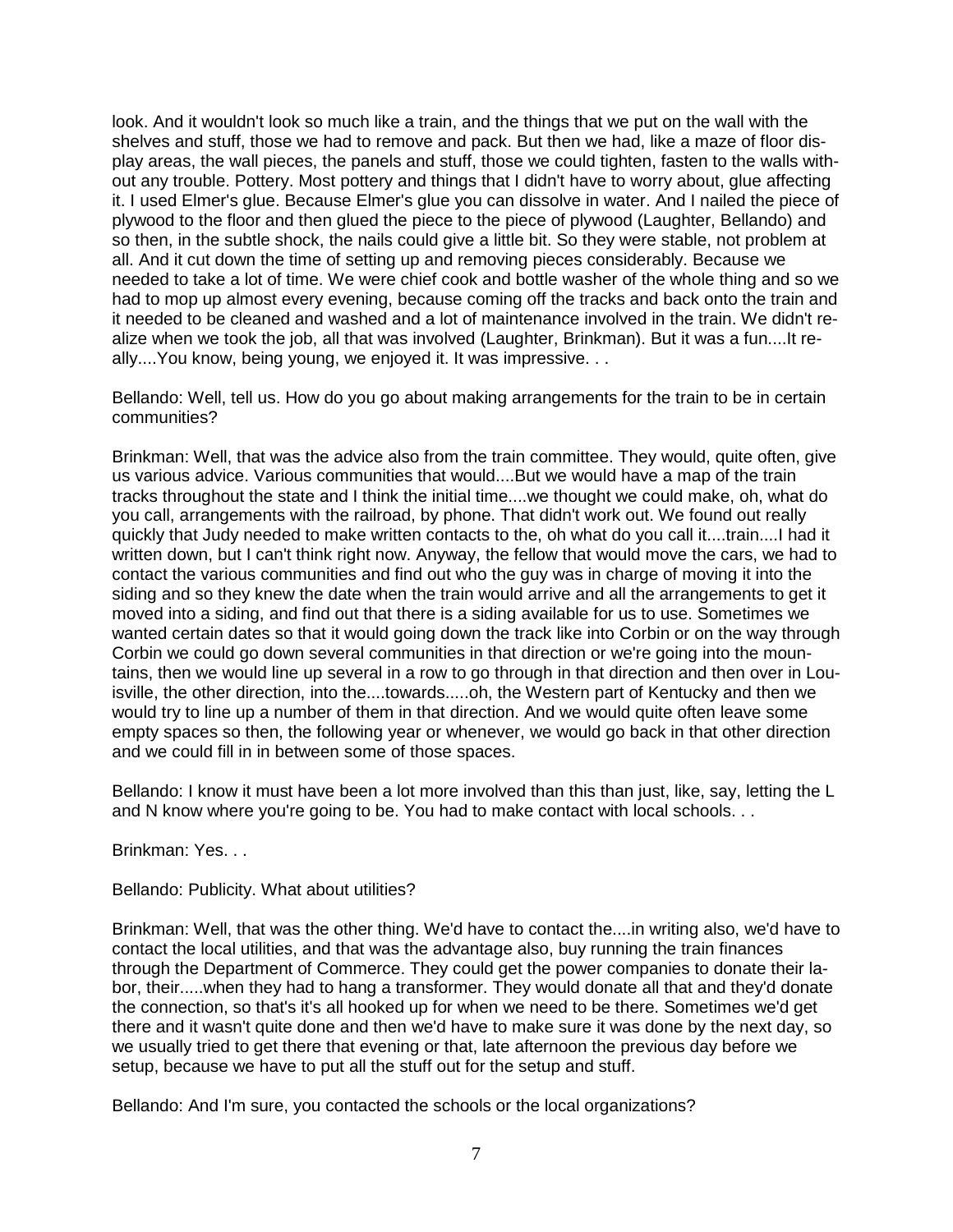Brinkman: In general, we'd try to find a group within the community to sponsor it. And if we found a group, we'd generally try to get ladies organizations. They were really the most efficient and most willing to put forth the time and effort. We had done a couple with the Chamber of Commerce, but they're usually are so busy, the men, at that time, of course, it was mostly men, Chamber of Commerce. And they really weren't able to put in as much willingness and time to really get the school....contact with the schools, and line up the teachers and the classes and get all that hooked up as easily. It was easier if we got ahold of a ladies organization in the community. And some of these communities weren't really that small, they were fairly active ladies organizations and they really helped a great deal.

Bellando: So and. . .

Brinkman: But we primarily had to be our own advanced person. Advance man. And had to contact the newspaper and write articles to put into the newspaper. And that was a fortunate thing, Judy's father was a newspaper man and so he was able to get us to concise (Laughter, Brinkman) our publicity for the newspaper so they would put it into the paper and it worked out quite well that way.

Bellando: I'm sure you had to drive your car. You didn't drive ()...

Brinkman: No, we drove our car to the locations and stuff.

Bellando: The locations. So, it was a surprise every time you came into the sliding.

Brinkman: Yes.

(Laughter, Bellando)

Brinkman: Trying to find out a new location, where the railroad track were. It was one side of the tracks and the other side of the tracks. (Laughter, Brinkman) Which was quite an experience.

Bellando: And how many communities, on average, did you see in a year?

Brinkman: I'm trying to think. It seems to me it was possibly a couple times a month. A couple communities a month, because it always seemed to take much more than a week to be able to get the train transferred to get all the connections with agents and everything. To get that train moved. That's the other fortunate thing, also. There wasn't a directive, when we had the train moved that it wasn't supposed to be humped more than thirty miles an hour. And so that was one of the things also by being able to stabilize my work on the floor, I mean, the pieces that we had. They couldn't really hit the car, the humping meant you weren't supposed to hit it faster than thirty miles an hour and so it was always moved by switch engines, they called it. To move it to different locations.

Bellando: By humping, you mean, attaching the rest of the train. . .

Brinkman: Yes, to the rest of the train to connect it. It wasn't supposed to be hit at a speed anything faster than thirty miles an hour. Which is pretty good speed. . .

Bellando:Yea.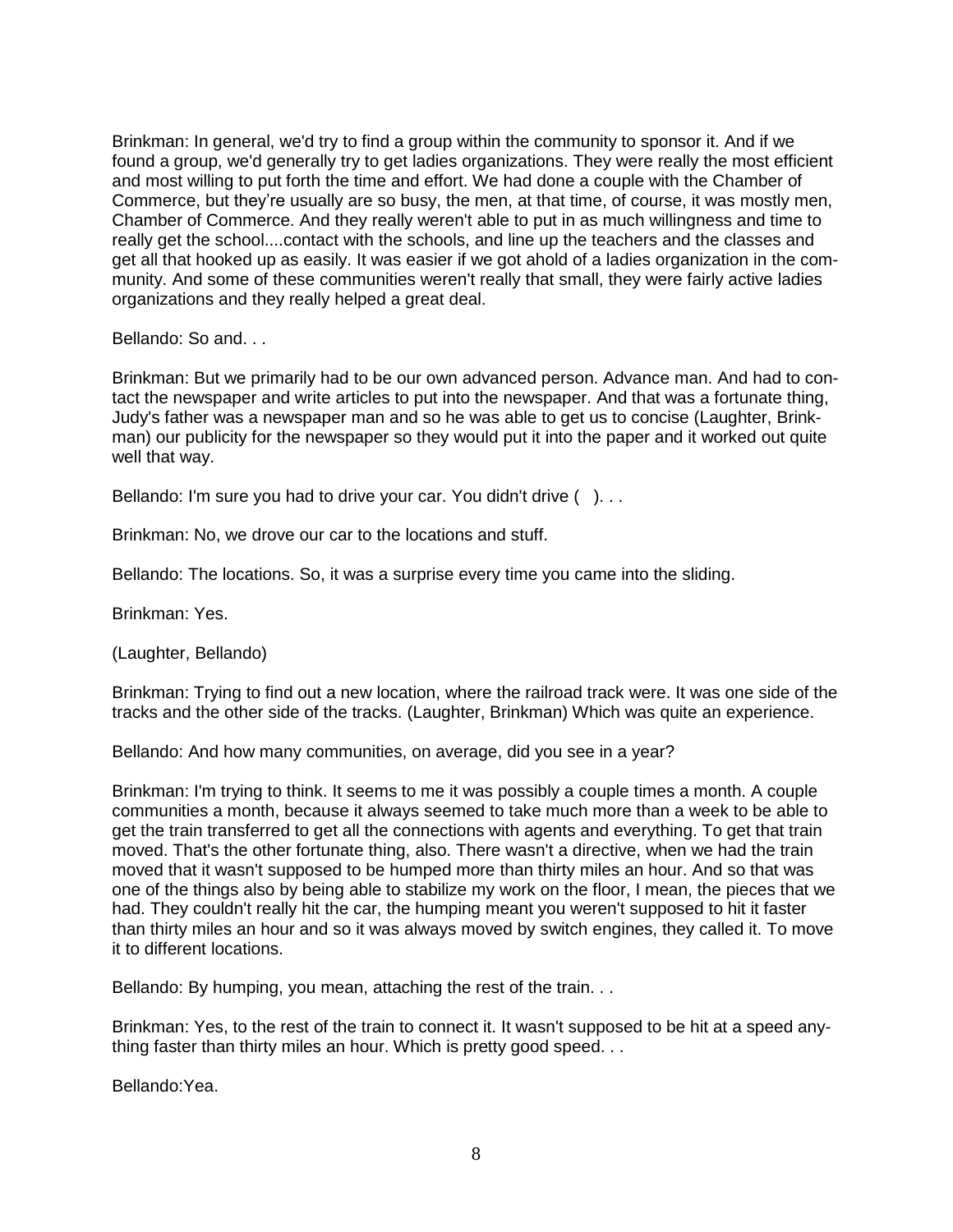Brinkman: When it's stationary, but there's plenty of room even the connecting....the knuckles of the railroad, they give a certain amount of give or whatever. Springs and stuff.

Bellando: And so, was it a twelve month job? Did they give you a week off or two weeks off or?

Brinkman: They'd give us....I think each....The first year, I think it was two weeks and then the second one, it was three weeks. I think the third one, which they would almost the three, but it was a month, because I think that we're planning to leave Kentucky one month before the end of the....because our vacation we figured. But then Rude wanted us to ship all the stuff back to the craftsmen. So that they wouldn't have to be responsible for getting it all boxed and packed up. So we gave up our vacation, our last one, and just boxed and packed it all up and shipped it back to the craftsmen at that time. And we're fortunate....only one piece, I think, or it was two pieces, were damaged on the train. I think....Maybe one thing was stolen over the period of time that we were there. And I found out later, what's his name from Blanco Glass. He's one of the early studio glass workers at that time and afterwards he said, "Oh!" he said, I found out almost every glassworker in studio craftsmen now has to () their work an extremely long time because it very thick. And if it isn't, then it creates tension and it will explode! (Laughter, Brinkman and Bellando) And that's what happened with two of the pieces of glass! So he had gotten those pieces....We had to insure it and of course Rude's pretty clever and he said to add an extra \$100 to each piece so that it's covered for the price of the piece of the craftsman, in case. So we had to keep track of all of those book keeping stuff.

Bellando: When you decided to leave and you had a plan to go back to Penland? You and Judy?

Brinkman: Well, we had tried to save as much of our income as possible. We're quite frugal, well that was one of the things that really created a bit of a rub between Judy, my wife, she's passed away now, five years, so it's hard to remember all of the names, she would have so much more information if we hadn't....If she were still here. But anyway, let's see....where was I going with that train of thought?

Bellando: Well, about the....you were very frugal . . .

Brinkman: Oh yes, that's it! When we were interviewed right at the very beginning and then, for the amount of money that they could pay us from the very beginning he said, he'll put six thousand dollars into traveling expenses and whatever we don't use, he'll put it into, towards our following year's income, you know, as far as salary. But, then at the end of that year, it disappeared, it went into the Guild finances (Laughter, Brinkman) and so it wasn't available for the train or for the salary increase and stuff. And so, Judy, of course, got quite angry about that and from then on it was a bit more of a rub. She wouldn't even go to pick up the check from Rudy. He was quite tight, as far as preventing us from spending too much money and so he would often say, "Well, if it's in the budget, in the budget" and I'd say, "What is this budget that we don't even have the finances or understand how much there is to work with, so how can we make a budget?" And so then he had a little difficult time hem hawing around as far as . . . for every receipt or anything that we purchased or needed to spend on the train, we had to have him reimburse us for our receipts that we had to submit. And so, the second year when we went to . . . Virginia Minish recommended us to go to ACC up in New York and see her friend that was up there and she was very wonderful. She took us out and dined us and it was a wonderful time we had up there. But, we also made it worthwhile and decided to go to the World's Fair, which was on at that time. And when we came back and submitted our expenses to Rudy and also, we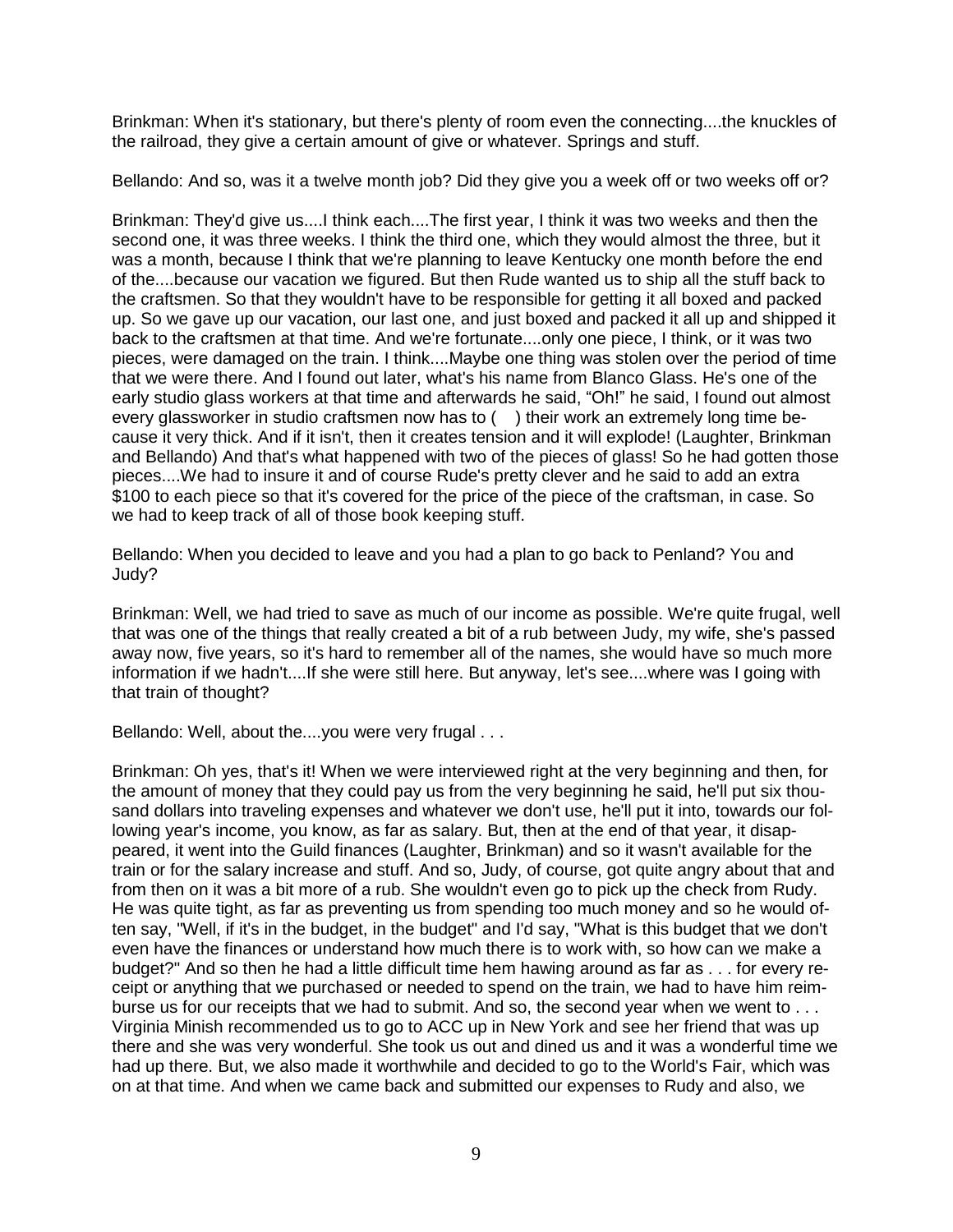would always . . . all our expenses and all the money that we would use, so that the Guild committee and the train committee actually would understand, you know, how we were spending it, even though Rudy wouldn't submit any written records of what the budget, or what the financial report or anything. But we put in our report and they were so surprised. Virginia Minish and Lester Pross, from the Art Department at Berea and they were all so surprised. How could you stay in a lodge, a place Judy found, and was it five dollars a night in New York? Or five dollars a day in New York? Book that she had. And we were just across, corner of the subway in New York. Where the Holiday Inn was, look out the window. And she found out that a lot of performers in New York, theater people, would go to this hotel. It was an old, old hotel and it was really a bargain. They couldn't believe they could stay in New York at that price (Laughter, Brinkman).

Bellando: It wasn't the Hotel Earl, was it?

Brinkman: I couldn't remember the name, but it could have been there. (Laughter, Bellando) It was unbelievable. And I found out one comedian, later on, mentioned that the hallway, when he was a kid, that hallway, he says, it was like a lobby and later on when he visited, it couldn't have been any more than five feet wide (Laughter, Brinkman).

Bellando: Well, tell us if you can remember, about the trip you made to Michigan or Detroit . . .

Brinkman: Oh, the train . . .

Bellando: Yea, because they wanted to find out more about . . .

Brinkman: More about . . . it reopened their eyes and yea . . . I guess they contacted who they could at the Kentucky Train committee and maybe Virginia was still on the committee and stuff, and so she recommended that they contact Judy and myself. And so, they called us up and they flew us up there to Michigan to the, what is it down there near Detroit there, I have it written down on paper, but I can't think of it right now. Anyway, one of the colleges there . . .

Bellando: Not Cranbrook?

Brinkman: No, no, I wouldn't be able to find it that quick.

Unknown voice: That's alright, you can look it up if you want to... I'm just going to pull this chair . . .

Brinkman: Do you want to pause it?

Unknown voice: I can edit this little part out.

Brinkman: ( ) Wayne State University. That was Wayne State University that they had us come up there and they had a number of people that were trying to get the thing. And they had a fellow they had already picked for a director and he had just come back from a sensitive, sensitivity . . .

Bellando: Training?

Brinkman: Training or grouping or something and so we, kind of, opened up his ears and later on we found out he wasn't the one decided to stick with it. We told him what they needed to do was find a director, someone that they could trust, and then give him the reigns to run with it and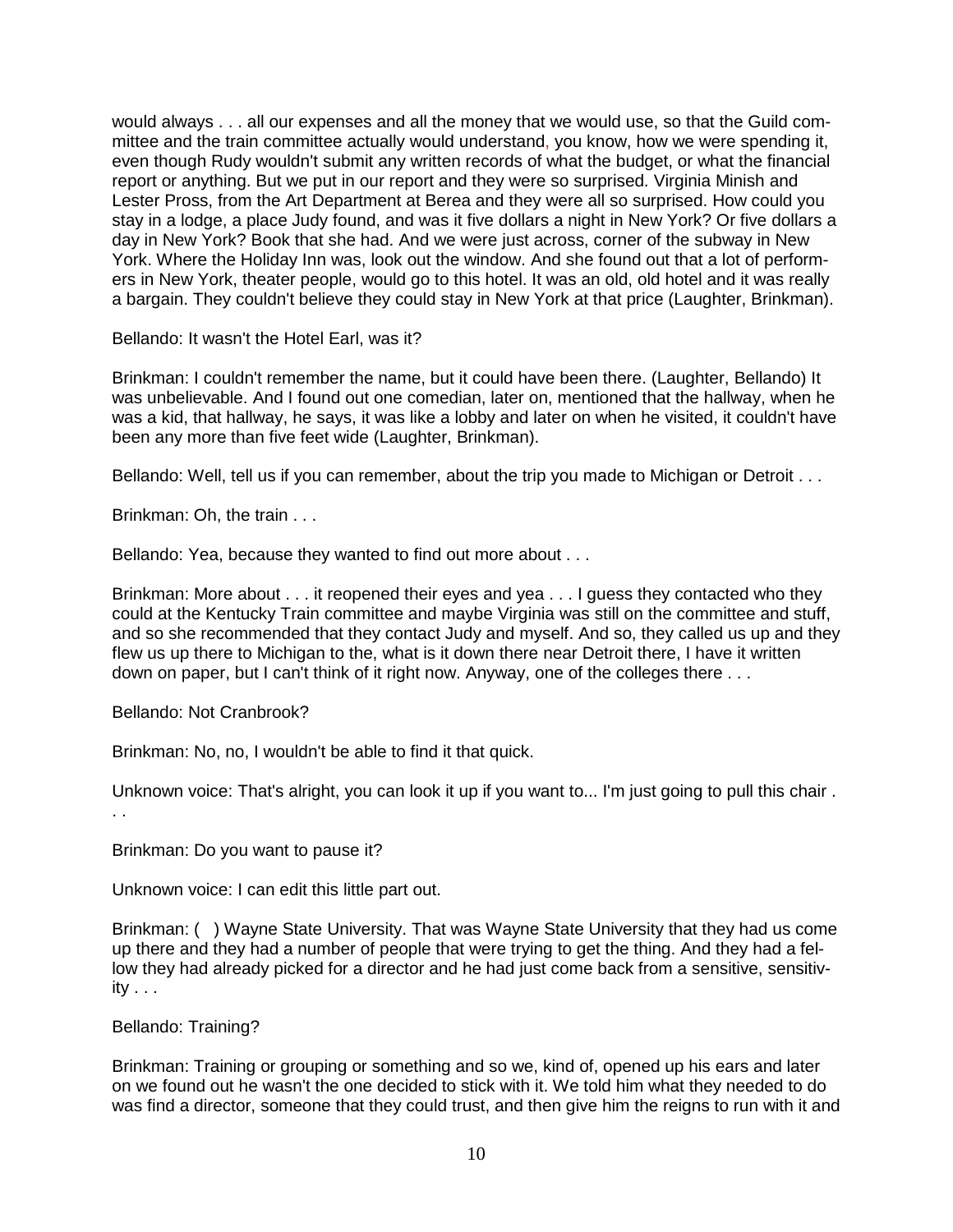really do the job, because we pointed out, we had a lot of difficulty, We would be doing the train on the weekends and then on the week, during the week when the train committee and other people could contact us, we were being contacted and we didn't have any time off during the week either, But it worked out alright, and also to be able to have the finances for the director to really be able to manage the finances to work with as far as the train.

Bellando: Well, these folks in Michigan, were they thinking about a train or a bus or . . . was it the same kind of thing . . .

Brinkman: Well, at that time they were thinking of some way of moving vehicles around, you know, as far as a possibly, tractor trailer, various ways to move, have a moving art. But then because they had heard about the Kentucky Guild Train, and one of the things with the Kentucky Guild Train also, one Virginia Minish's friends was a writer, or wrote articles for magazines . . .

Bellando: Parade Magazine?

Brinkman: I can't think of what the magazine was . . .

Bellando: Because Parade was printed by Louisville Courier Journal, that's why I asked.

Brinkman: Yea, I'm not sure. It was something. One of the world, I mean country wide, I mean distribution and the article that this lady put in there, I think, a number of people heard about it, because I know the president of the college that I had gone to ended up writing a nice letter to her that, "Oh, Mr. Ed Brinkman, he graduated from our college." Actually I left before I got my degree (Laughter, Brinkman) so she sent that article to me and so we had the letter where the president said I graduated! (Laughter, Brinkman)

Bellando: Well, Ed, as you think back I get the feeling you thought it was really a wonderful experience for you to the director, for you and Judy to be working together.

Brinkman: Oh yes, we really enjoyed it and Virginia Minish had later sent a nice, nice long letter how she really felt we had done as nice a job as she had ever thought the train could possibly have done and well, because we did do so many communities, although we were limited because the train tracks and then Michigan, later on when they did finish it, it ended up coming out of the state, where originally they were talking about even the Guild going outside of the state, but the Michigan train did go outside the state and ended up coming to Marion, North Carolina which is just down the mountains from Penland and where I was, our studio was near Penland, so we went down and talked with them down there at the train (Laughter, Brinkman) and they were surprised that we were down there.

Bellando: Just as a point of interest, where did you all live in Berea?

Brinkman: We lived on . . . what is that street? Ah, can't even think of my address! Couple different places. The last place that we lived on was right, straight passed Boone Tavern there, I mean. I think it was Center Street. The one that goes right out that way.

Bellando: Do you know what happened to the Train? What its demise was after Jerry left, after you left and after Jerry left?

Brinkman: I have no idea. All I can think of that possibly, since they were using the cars that they went back to the L & N.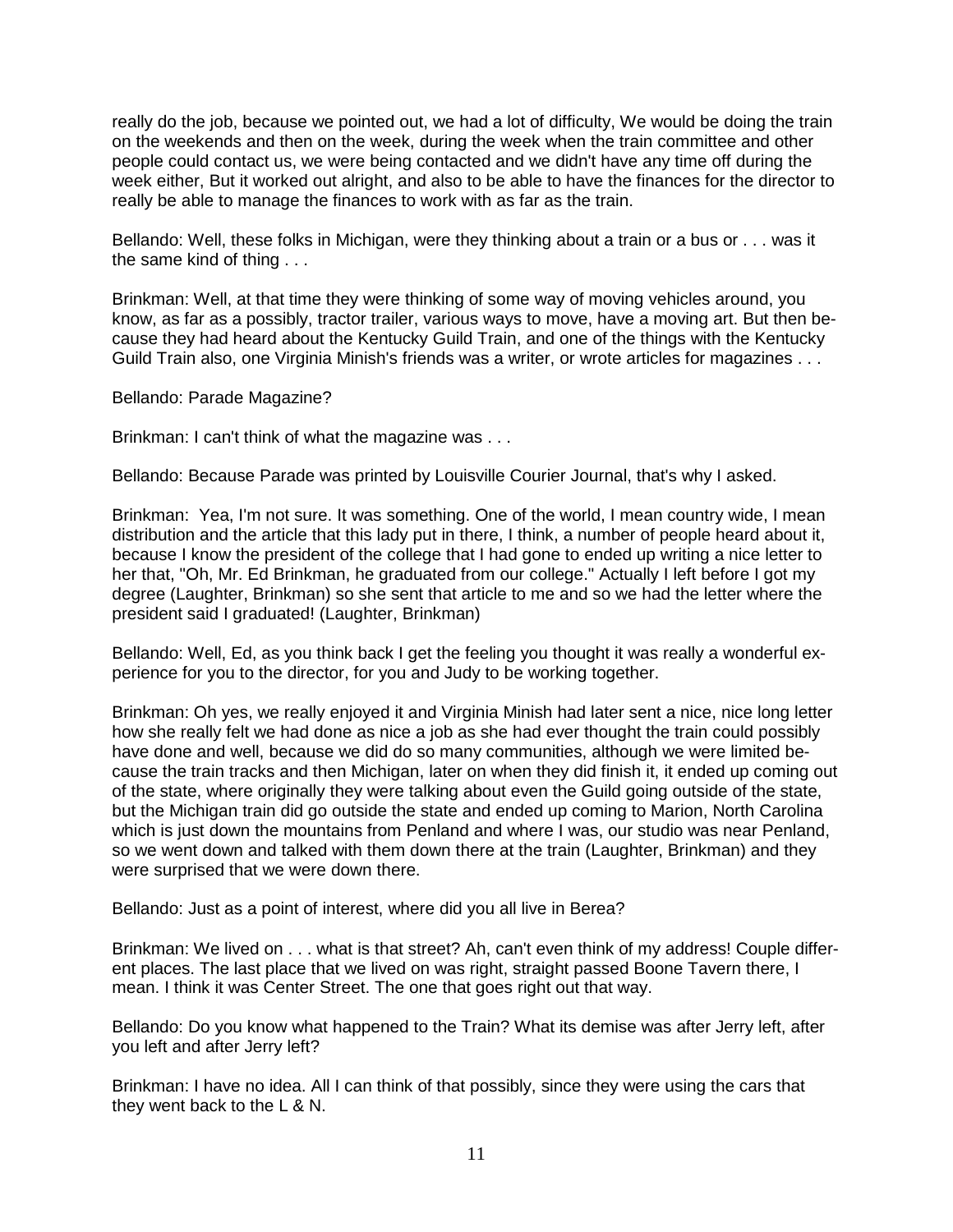Bellando: Well, the cars went back to the L & N. The reason I'm asking the question . . . Louie Nunn, who became the first republican president, I mean governor in the state for, I forget, how many years, he cut the funding for the train . . .

Brinkman: Oh.

Bellando: And we went and really argued with him and argued with him, but there was no way he was going to, you know. . .

Brinkman: Well, see, I think initially Virginia had given a lot of finances and was like some kind of matching thing with the state and maybe they didn't want to match it anymore.

Bellando: No, there was a time when he was cutting everything.

Brinkman: Everything.

Bellando: Yea, and it . . .

Brinkman: So, that was probably in the just . . . lack of funding.

Bellando: It was still a very viable . . .

Brinkman: Possible. . .

Bellando: Tool

Brinkman: Tool, yea.

Bellando: Yea for people in the state to see, you know.

Brinkman: Oh, yes. Well, it's like, Virginia Minish when she sent us up to, wanted us to go to the ACC, the American Craft Council and the gallery up there and see, you know, where we could possibly get really elegant pieces for the second display and stuff. I pointed out to her, you can find really great names and it's publicity because we had gotten good names to use in the, oh, what do you call it, newspaper articles for getting people to come on to the train. But I said, you could also find exquisite pieces from various craftsmen within the state, unknown names that are doing some great artwork and great creative pieces and we just really have to mix it up and that's where... I think that second year I did have some of Rudy's pieces, maybe it was the first year I had some of Rudy's pieces on also different art, you know, different pieces. I think I even stuck one of my pieces of sculpture in there (Laughter, Brinkman).

Bellando: And none Rudy's pieces got broken either. . .

Brinkman: Oh no, no. In fact, he got a little perturbed when he realized what I knew after we were having some difficulty and he wouldn't come to the train committees anymore, because we kept cornering him on finances and stuff and he wouldn't even, after he talked to Virginia that one time and said, "You haven't paid your dues!" and she had given all this funding to the train. (Laughter, Brinkman) She said, "Oh you know these people want to pinch their pennies until they get a bunch of it" and stuff. But anyway, I told Rudy, at that time, I said, "Oh, Rudy, if you need a gift, get going". (Laughter, Bellando) He looked like a deer in the headlights, he couldn't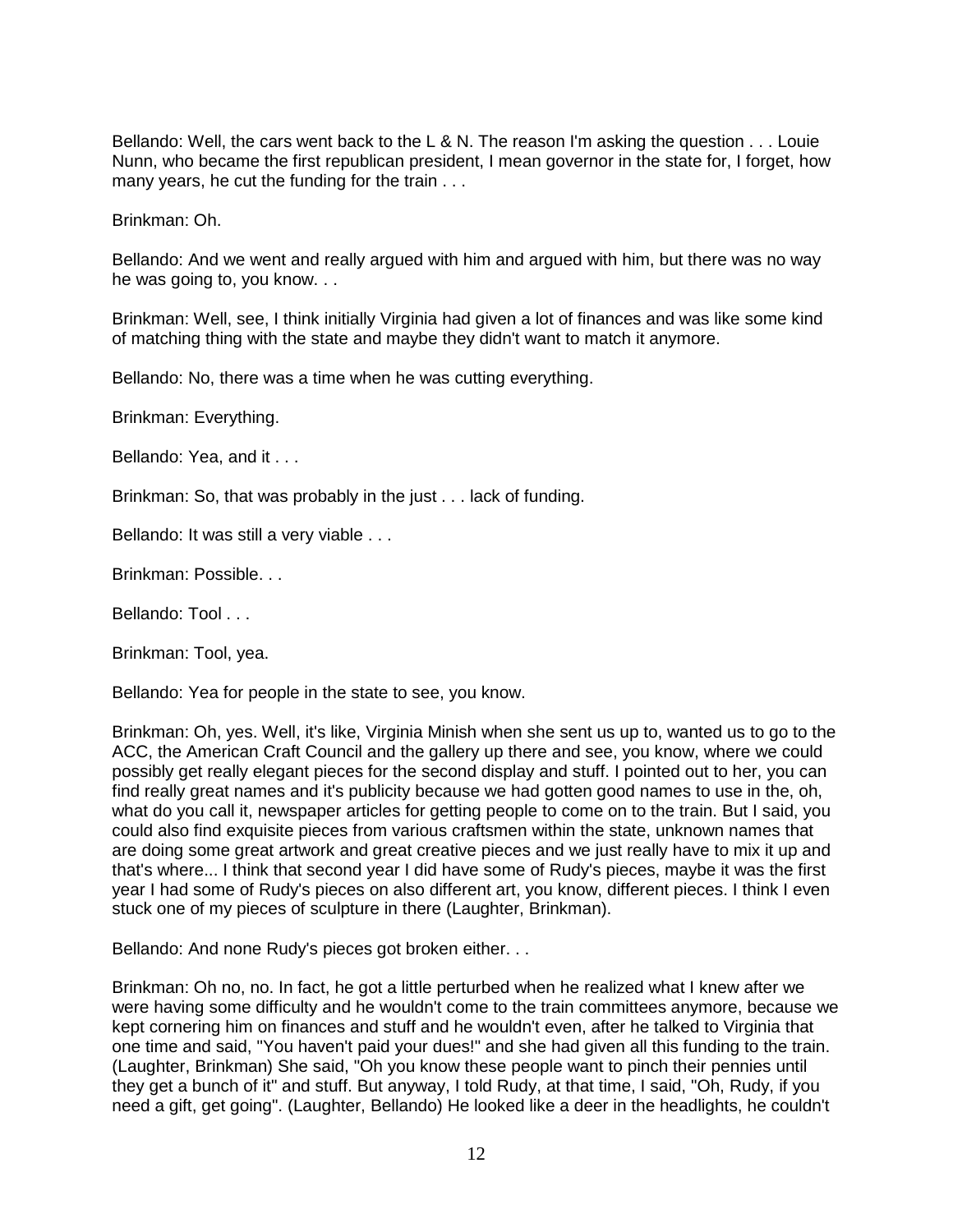believe that I knew that phrase up there near Cranbrook. Anyway, there's Mount Holly area, where I used to go skiing. But anyway, there's a bee farm. They had honey and they had wax and so they made candles and their lady was making catalogs and my ceramics instructor introduced to make sales at the shop and she was showing me the catalogs and got these beautiful candlesticks from Scandinavia and they were trying to find somebody to produce those and they contacted Berea college and they said this fellow down there can make them for us, you know, rather than having them ship all the way over and it was going enterprises and if you need a gift, get going and when I made that comment he thought I knew something (Laughter, Brinkman). After that he was really questionable about me.

Bellando: So you left Berea with a fistful of money?

Brinkman: Oh, man. We were loaded, you know. (Laughter, Bellando) They overpaid us probably. (Laughter, Brinkman) Unfortunately, we weren't able to save half of what we had earned. We were hoping to. But we had enough so we put a down payment on a piece of property and, in fact, I think we're already starting to pay for the piece of property and had a Volkswagen bus that I bought from one of the instructors there at Berea College. He had it up for sale and hauled the stuff to North Carolina and there was a, in the various communities, they'd have different facilities and I'd have to haul my trash and, what is it . . .Corbin? No, can't think of the name of that, they've got a glass plant, GE glass plant and a Corning glass plant in the same community and we were invited. . .

Bellando: Richmond? Richmond had a GE plant there.

Brinkman: its south of Richmond. Just south of Richmond. . .

Bellando: London? Corbin...

Brinkman: Winchester! That's it. Winchester, KY. Has a GE and a Corning glass plant and we're invited like a lot of communities were invited for lunch and the fellow there, anyway, they invited us over and they said they're not allowed to socialize with the people in the other plant. Within the community, the managers or the people of knowledge, weren't supposed to socialize with the other people because a lot of their secrets are not patented, because people can read patents. So then they tried to keep things out of...and going to the trash or dropping off the trash, the dumpsters, I mean they didn't have dumpsters, most communities didn't in those days, they had landfills. And going to the landfill at that time, I told the manager at the landfill, I told him, "Oh, wow!" I said, "Man, you've got about the best landfill I've been in for years!" I said, All these brick, these insulating glass, high temperature bricks that you're throwing, that the glass plants. They have to rebuild the little kilns that test kilns and they'd throw that into the landfill. I was collecting and putting them on the train when they got to Berea, then I'd take them to North Carolina in my little Volkswagen bus so I'd have enough brick to make my first kiln. (Laughter, Brinkman and Bellando)

Bellando: So, you went from Berea, you and Judy had enough money to make a down payment at Penland?

Brinkman: Well, it was just near Penland. We didn't want to be too close because so many parties going on at Penland we wouldn't get any work done. So we stayed a little further away and we found a little piece of property up there in the mountains.

Bellando: So that's where you live now.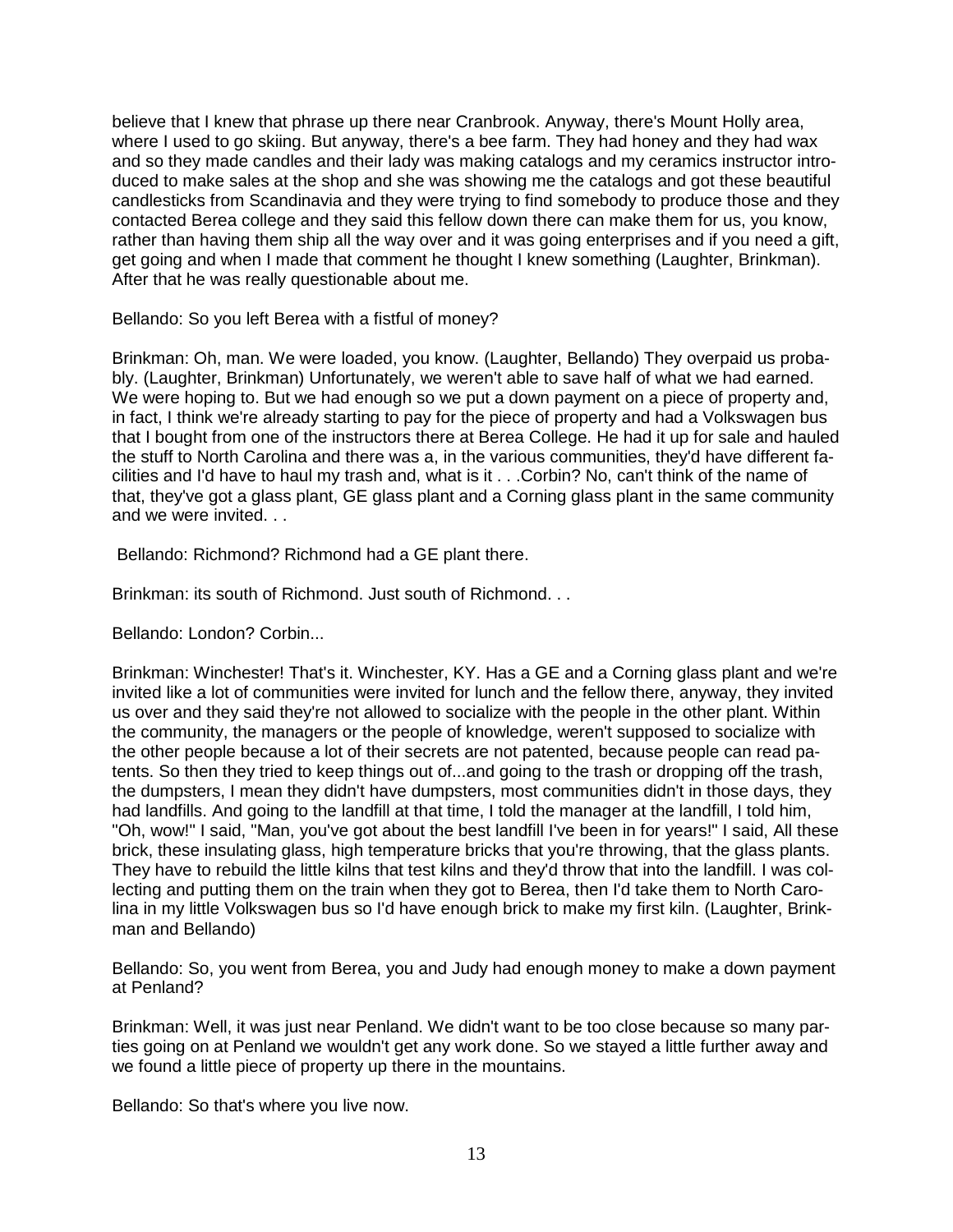## Brinkman: Yes.

Bellando: Tell us a little bit about your studio.

Brinkman: Well, I built my own studio, first I was going to add on to the house. Then I realized Judy wouldn't appreciate the dust that would filter through, you know, from being connected. So I built it a little further up and there was already, oh what do you call it, wood, storage building there and so I added onto it. And makeshift and added on my studio and then built my kiln right there at that studio and I think, sometime later, they contacted the people at Penland various craftsmen and knowing that a number of us were resting craftsmen and then living in the area, they wanted to do a traveling exhibit. The Smithsonian Institute, they came down and they photographed my near my kiln. (Laughter, Brinkman) As makeshift as it was, my big gas kiln and a number of other craftsmen, they took pieces to put in their collection and travel around and so it was a fun thing. And my studio, I made the pottery there, ceramics and Judy did her weaving and we would travel around to craft shows and which a lot of craftsmen realized, because its location Penland, is relatively easy to go north, south, east or west, you know, it was wonderfully located. And Bill Brown always wanted to have various craftsmen settle down in the area and it worked out, there's so many. And any time you went to another show, craftsmen would say, "Oh! I've heard of Penland, do you know of any property available?" (Laughter, Brinkman) And so, it really grew.

Bellando: Well, it's close to 81 and it's close to, you know, 40 and 26. . .

Brinkman: Just the last few miles you can't get there from here.

Bellando: Was your work. . . I guess, I know the answer almost, is primarily, today, when you used to sell, is very functional.

Brinkman: Yes, most of my work is very functional. I used to do a lot of thrown pieces, even great, big bowls, in fact, one of my big, I think that ...bought the largest from the fair. ( ) purchased the largest bowl that I made and then the second largest bowl that I made, I made another bigger one and they purchased it years ago, through the, from the Southern Highlands Guild. I think, at that time, the Guild would have exhibits, so then Highlands Guild would have exhibits of the membership of various people. So you could put pieces in even if you didn't have a shop, a booth in the fair at that time. In fact, I realized afterwards, that's why at Berea, I mean at Kentucky when I'd travel around, a lot of the people would say, "You ain't from Kentucky are you?" and I realized afterwards, because when I said, at the Southern Highlands Guild, when I helped setup their display in Asheville at the, I mean here in Asheville their main Guild auditorium, in the main floor, we would set up a main exhibit of various craftsmen and they said, "Oh, take it down there the fellow whose setting up the show with the German accent." (Laughter, Brinkman and Bellando) I was from Michigan with a German and Midwest accent. I realized that I gave myself away that I wasn't from Kentucky. (Laughter, Brinkman).

Bellando: When was the last show you've done? You don't sell your work any longer do you?

Brinkman: I still sell some through the Southern Highlands Guild, this gallery here. The, what do you call it...

Bellando: Allen Stand Shop.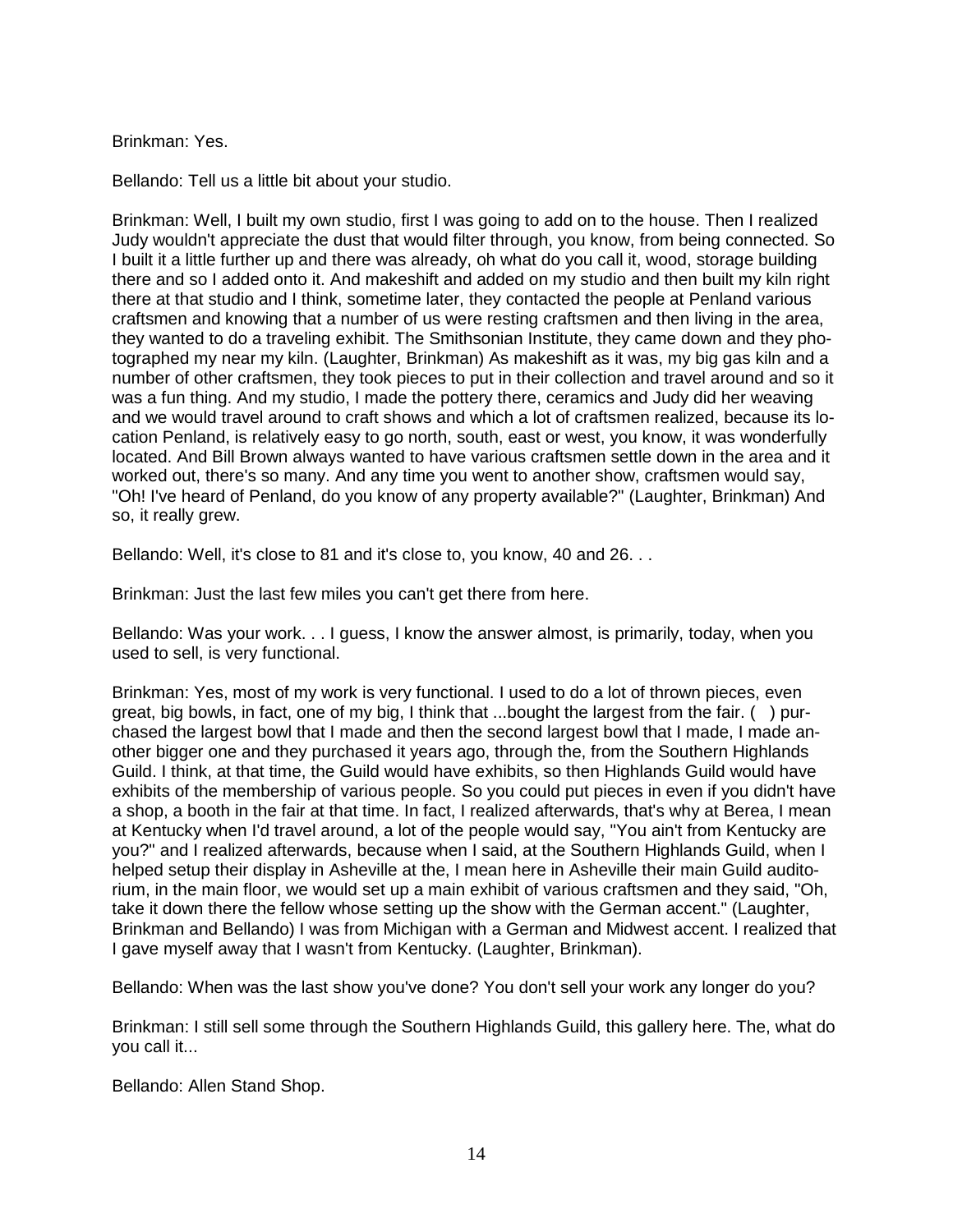Brinkman: Allen Stand Shop. In fact, I think I have a standing order now that I'm supposed to be filling in my studio is so cluttered with stuff. Every time my sister and brother-in-law or somebody, comes to visit, I move more things out of the house that I've accumulated and stuff them into my studio and it's getting a little too stuffed almost.

Bellando: But you don't do the fair anymore.

Brinkman: No. Well, Judy was really going downhill and really couldn't get around that well and so I needed to be around the house more for cooking and almost like a home healthcare worker and also I started collecting social security and having the government get a little bit of money to you, it's very difficult to go back to work. (Laughter, Brinkman and Bellando). But the thing is, as craftsmen we never had that much to declare because all of our write offs, you don't have that much coming in. I had talked to various craftsmen, "How can you do it?" I said, "Well, I'm an interstate bum. I can live on practically nothing, especially by myself now."

Bellando: Well, it's also a way of life.

Brinkman: It is. And in fact, our daughters, because we did travel to a lot of shows, in fact, the Guild quite often called, because we weren't over there in Gatlinburg, when the Guild was still doing their shows in Gatlinburg and we had the girls in our booth demonstrating on these little looms that they had gotten from Green Stamps. And their feet wouldn't even hit the back beam, they were so small. And they were demonstrating and the people were just, it was drawing the people into our booth like crazy and taking pictures of them and one of the girls there, the fellow says, "Do you know what you're doing?" and she holds up the colors and she says, "Magenta" and his jaw dropped. (Laughter, Brinkman and Bellando). But they enjoyed it and then the school system down here, at that time, also didn't mind us taking the kids out of school because it was such an education for them to travel around with us. Terrible as far as names, but most of the things have come back. I know on the train, when I was demonstrating, I would demonstrate the throwing pieces and then I would fire them in an electric kiln that was on the train. And then I ended up putting them in boxes and I hauled a lot of those to North Carolina. I still have them in the shed and I never finished them. (Laughter, Brinkman)

Bellando: Oh, really, they're just bisque fired?

Brinkman: Bisque fired little bottles, little vases. (Laughter, Brinkman) I should put some glaze on them and I could probably have quite a retirement, if I would finish them up, at the prices of things now, but, I know at one time Rudy said, "You know, all that work you're doing really should belong to the Guild" and I said, "Do you figure our hours that we're producing or hours that we're putting in when we're running the train" because we're putting in so many hours and started writing down how many hours and then they kind of were surprised how much time went ( ) because it was a salary job, rather than. . .

Bellando: Sure, well kind of in retrospect and as you think back over the years, how important do you think, the train was to the communities that you visited?

Brinkman: Oh, I think it was really significant. I know Whitley City, which was the one community where, a more fascinating community we had workshop in, Elmer Boggs, I guess was his name, was the county extension agent and he was already very active in that community to get craftsmen, people in the community to do works. They had their own little log building to make sales for that community. One of the poorest communities almost in the country. But it is the poorest one in the state of Kentucky. Primarily, because it's mostly national forest. There's very little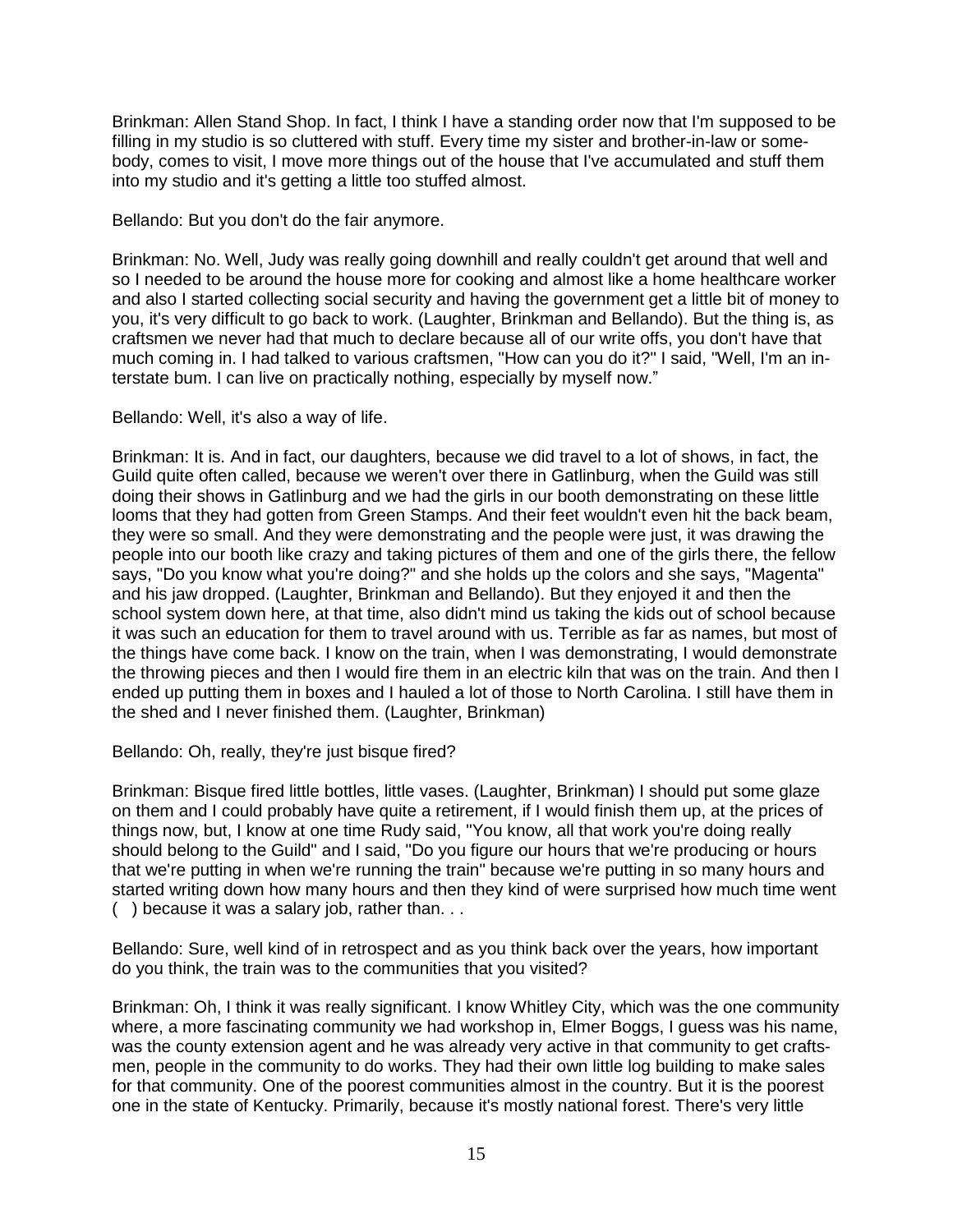land available. Just south of Whitley City there is that coal mine. Now they've made it quite a tourist attraction there. But, it's very little land available for tax purposes for that county and we had a workshop there and one fascinating thing was, his wife was doing some, I was trying to get them to change from doing thrown, I mean from doing pour mold work. Some fellow got them started on pour molds and I said, 'They're very good and make nice elegant pieces for your shop, but unfortunately, I said 'Where I was in Flint, Michigan and they had some adult classes up there and they were doing pour mold work. And I said, they're buying the same molds as you are buying for these pieces and when they're traveling and see these same pieces, they're not interested in buying those, they want more handmade more home produced pieces and I was getting them to do slab work and decorating with leaves and various things and they really enjoyed that. And this one lady, who happened to be the wife of the Elmer Boggs, there anyway. She was making little figurines, little sculpture figurines and also I notice, oh wow! They look so Indian. That I looked at her. Then I looked at her (Laughter, Brinkman), well no wonder, she's Indian! And then I found out she was full blood Indian and a lot of the community, that county in Whitley City is Native American. And they pointed out and showed me where there was just a small entrance into a whole little valley that they used to chase wildlife and animals in and they would pin them up in that little valley all surrounded by, well, cliffs and mountains, in fact that's where, what is it, that falls. I'm trying to think. Cumberland Falls is in that county. It's a fascinating. And then also traveling around to the different communities, sometimes the kids, I would tell them about the clay that I'm using and that you can find clay in the various local communities that they use for fill dirt and Kentucky has a lot of clay and I said, you can make pottery with that clay just as nice as could be. And one of the kids from various places, they would bring some clay in and I would mix it up with some dirt, I mean with some water and stuff and I could throw into little pieces and the one. They had clay that I was buying from Amaco at something like, thirty or forty dollars a bag, and here they had it as fill dirt. (Laughter, Brinkman) It was the same clay. It was fascinating. I think so many of them were. . . realized the possibilities that were available for trying a making a living. But as resting craftsmen, when we ended up making a living on our own in those days, in those days, you could make almost anything that was of quality, you know, halfway decent and people were buying it because it was handmade. Now, it's very competitive as far as for every craftsmen that was able to make, about three or four were saying hey, this sounds like a pretty good free spirited life.

Bellando: Well, you made a great contribution. I think you were the longest, you and Judy were the longest directors of the train and probably had the best or the most important impact in the state, of course the first person who started, you know, they had some prospecting to do. . .

Brinkman: Oh, yes. Getting it going and everything.

Bellando: Well, I guess I want to thank you, Ed. Aaron, Thank you for being with us.

Brinkman: Well, I still enjoy demonstrating, because I did so for so many years. I demonstrated Berea, I mean at Burnsfield they have the crafts show at the center of the square and I help out the one fellow that has a school that they're having various people in Burnsfield area, other than Penland, but anyway. It has a kick wheel. I never really did that much on a kick wheel. And I still play around on the kick wheel that and demonstrate and his wife says, boy he can keep on working and talking at the same time, but I guess I've done it for so many, it was easy.

Bellando: Was it a Cranbrook kick wheel?

Brinkman: No, no, this was a regular. The ones that they had in Berea, with a big, heavy fly wheel. The potter's wheel that I had was sort of like what they had at Cranbrook, but it's what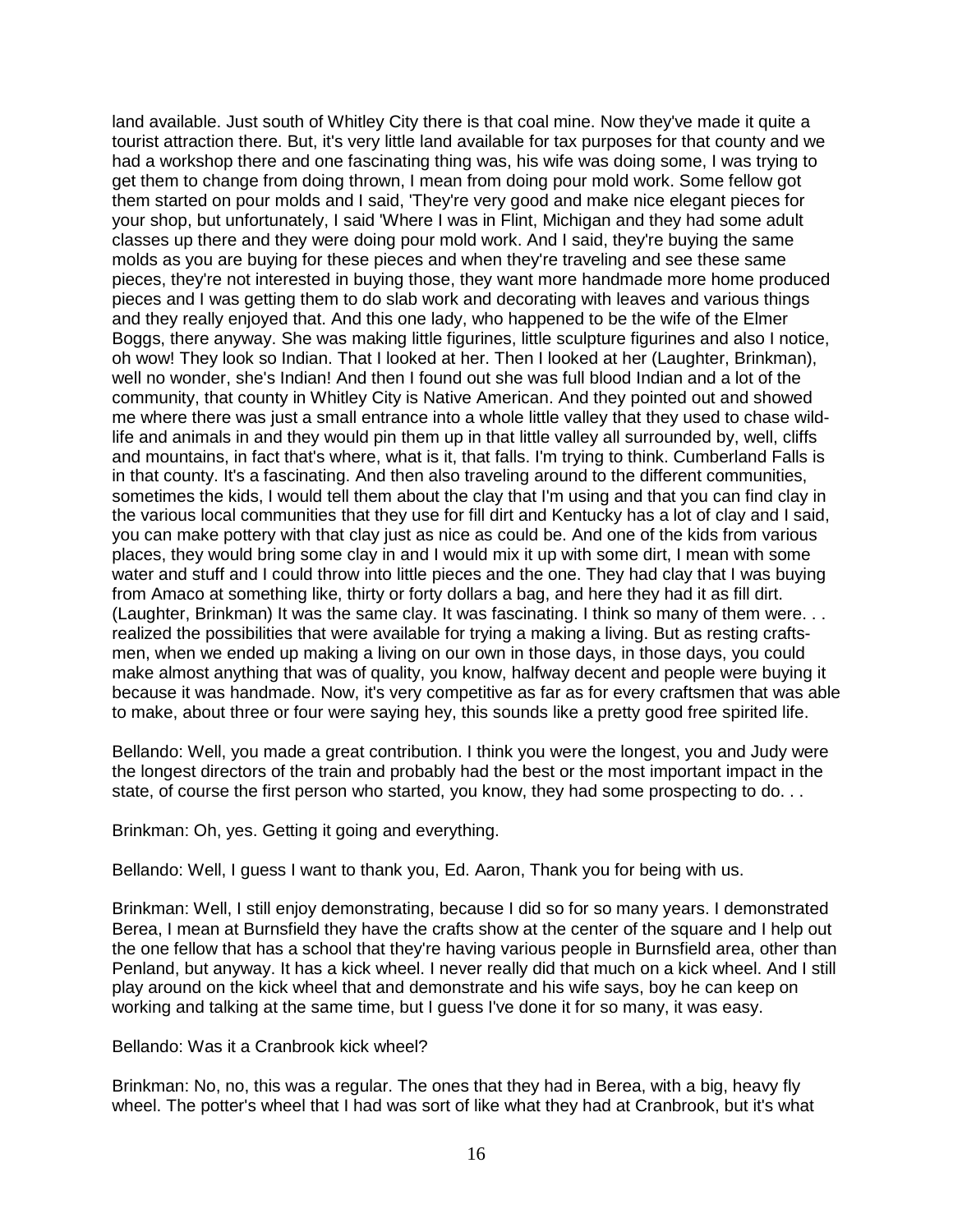they call a treadle wheel. There was a large flywheel on a shaft and then the shaft was driven by an offshoot bar which was a treadle and you had to kick, you had to stand on one foot and kick with the other foot. And my instructor in college said that if you can learn on a treadle wheel, you can throw on anything because you're only standing on one leg. And I realized that when he had me demonstrate that for some church organization and he had me use a small electric Amaco potter's wheel, which was the electric one. And I got to the ( ) because he said if I go to the church there they'll pay me a little, but they wouldn't pay him as the instructor at that time. And all they had was a card table to throw on. When you try to  $($ ) a piece of clay on a card table and its going ( ). (Laughter, Brinkman and Bellando) It was an experience.

Bellando: Around in those early days, there weren't that many potters in those early days.

Brinkman: No, not that many. That's what I was saying, the art pieces that were produced way back in those days, sold quite regularly because they were handmade and most of us were trained by various skilled artists and creative people, so our pieces came out... Well, it was interesting too, a few years, quite a few years back, they were talking with the Southern Highlands Guild, that their scholarship should go to traditional work. Well, what is traditional? Because the people who started even the Southern Highland Guild were instructors and professional, you know, instructors from, what is it over there in Knoxville and various people that had the show with the Southern Highland Guild when it started in Gatlinburg and was mostly creative artists and imaginative people who were buying up property around Gatlinburg, in the mountains, part of the national, or at the edge of the national forest there. And later on, because the creative and imaginative people found it elegant, hey and then the promoters moved in. (Laughter, Brinkman)

Bellando: Well the WPA, I know there was several programs from the WPA and the Tennessee Valley Authority. When you did TVA work in east Tennessee and western North Carolina that ended up staying there as. . .

Brinkman: Oh that's it, they purchased property and moved into the area. In fact, the Southern Highlands Guild, when they start the show, I wasn't there at the very beginning when they had the tents, but I was there when they had to add on, or close in the little place around the outside of the auditorium there, in order to get enough room for the craftsmen to participate. At that time, there wasn't enough lodging for people that were coming to the mountains to see the artists and the creative craftsmen and stuff and so then they realized they needed more motel. Then what are they going to use the motels for the rest of the year? So then they had to do other things and it snowballed and it's like my little town up there in Frankenmuth, Michigan now it's almost like Gatlinburg north, because they're making such a big thing out of those German communities.

## Bellando: Oktoberfest.

Brinkman: Oktoberfest and then Skip Johnson and Joyce Johnson, they ended up going back, well not back, but anyways, they ended up going off to be the instructor at, what is it? Up there in Wisconsin. Madison Wisconsin, at the college there and because the dells, that's almost like Gatlinburg North, when we stopped there to visit them, it's really touristy because of the Wisconsin dells.

Bellando: You started with the Train in 1964 or 1965?